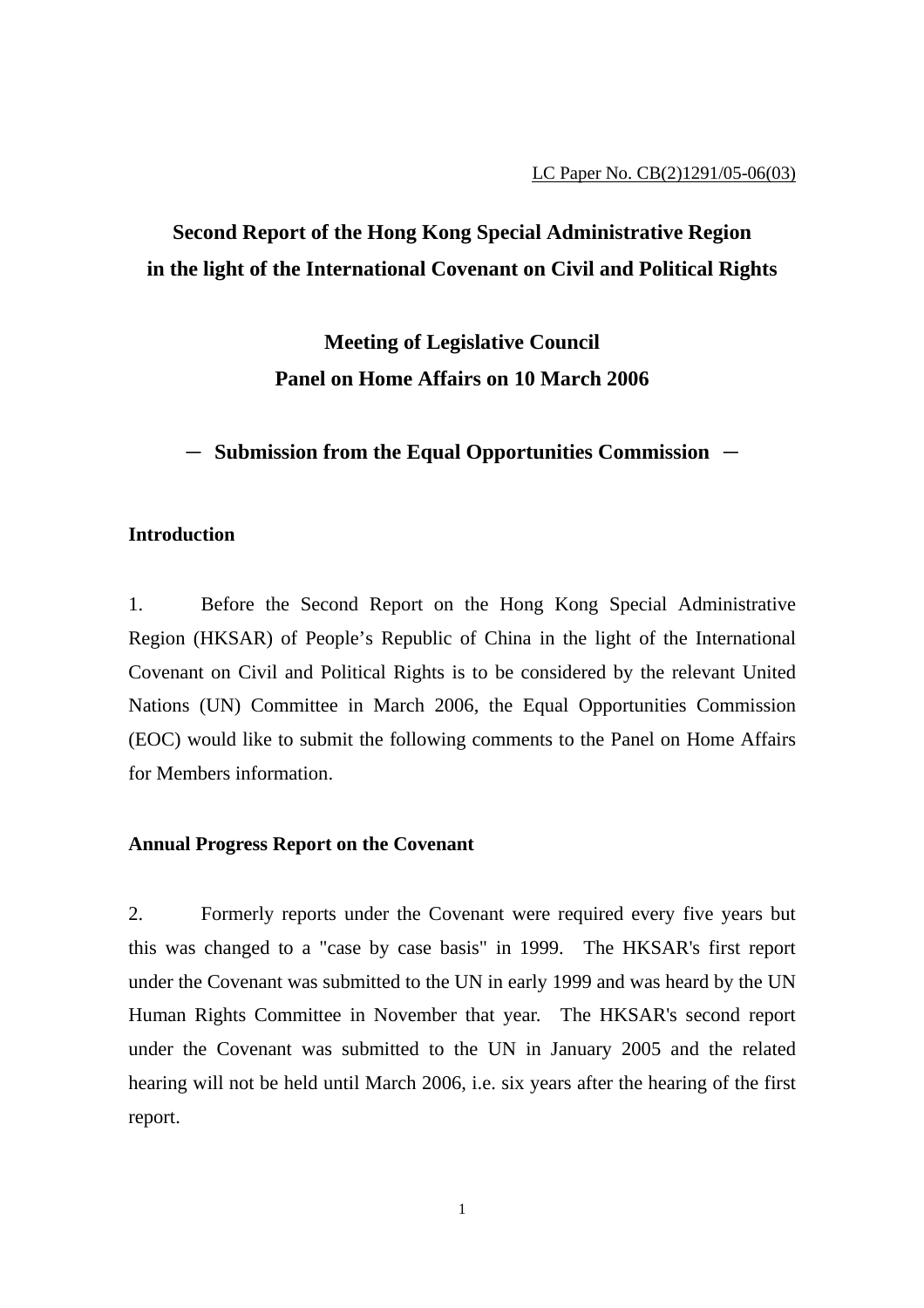3. Given the long reporting cycle, the EOC proposes that the Government systematically monitors the measures it has adopted to implement the rights under the Covenant and reports on its progress on an annual basis for consideration and discussion by the Legislative Council, non-governmental organisations (NGOs) and the wider public.

#### **Review of the Sex Discrimination Ordinance (Article 3 of the Covenant)**

4. In 1999, the EOC completed a review of the Sex Discrimination Ordinance (SDO) and submitted a report to the Government. The report proposed 14 amendments to -

- (a) clarify the application of certain provisions;
- (b) extend the provisions against sexual harassment to additional areas. These include, for example, sexual harassment of tenants/sub-tenants by other tenants/sub-tenants, and harassment of providers of goods, services and facilities by customers;
- (c) remove certain exceptions;
- (d) provide the EOC with additional powers and means to handle discrimination; and
- (e) amend certain headings and some parts of the Chinese text.

5. In its second report under the International Covenant on Economic, Social and Cultural Rights (ICESCR) submitted to the UN in early 2005, the Government said it had accepted many of the EOC's proposals for the amendment of the SDO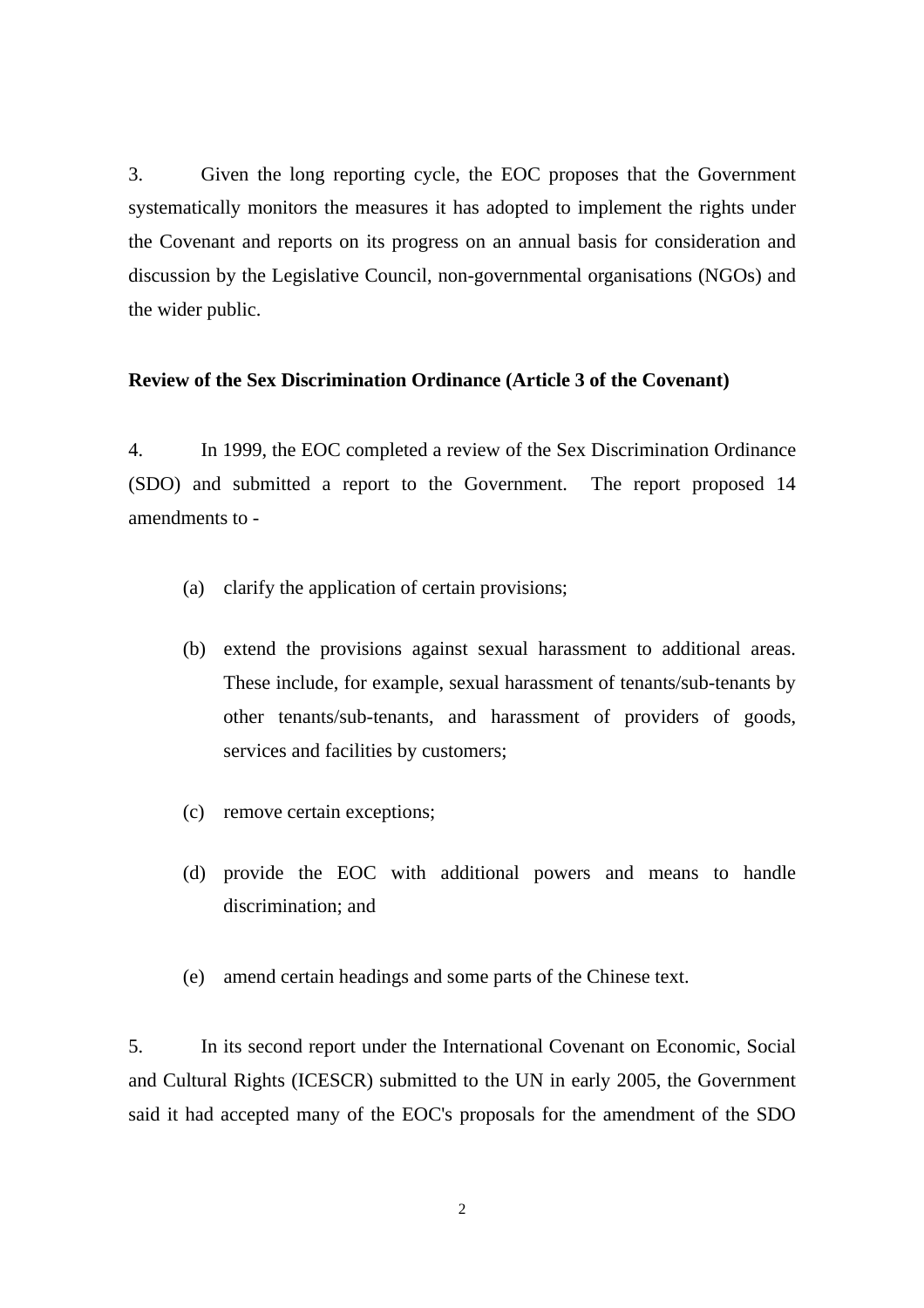and were actively considering how to take them forward. No progress, however, is made so far in relation to these proposed amendments. The EOC strongly urges the Government to introduce the proposed amendments as soon as possible.

#### **Provision of Accessible Polling Stations (Article 25 of the Covenant)**

6. During the Legislative Council elections held in September 2004, it was revealed that only 287 (57%) out of the 501 polling stations set up for the elections were accessible to mobility impaired persons. It is provided in the electoral legislation that if a person with a disability is allocated to a polling station unsuitable for his/her use, he/she may make a request, not later than five days before the polling day, to the Registration and Electoral Office (REO) for relocation to a special polling station in his/her constituency.

7. The EOC takes the view that the Government has an obligation to ensure polling stations are accessible to voters who are mobility impaired. The current arrangement of making a request to the REO not later than five days before the polling day for relocation to a special polling station is an additional requirement that imposes on mobility impaired voters only. If a mobility impaired voter for some reason fail to note in time the "five-day requirement", which is specified on the map attached to the poll card, or if the location or characteristics of the voting venue to which the voter has been allocated do not come to the knowledge of the voter in time, it may result in them being unable to exercise their voting right. Voters who become mobility impaired less than five days before the polling day (e.g. due to accident) could also be denied of their voting right due to this additional requirement.

8. The EOC urges the Government to identify more venues accessible to mobility impaired persons for use as polling stations in future. Accessibility to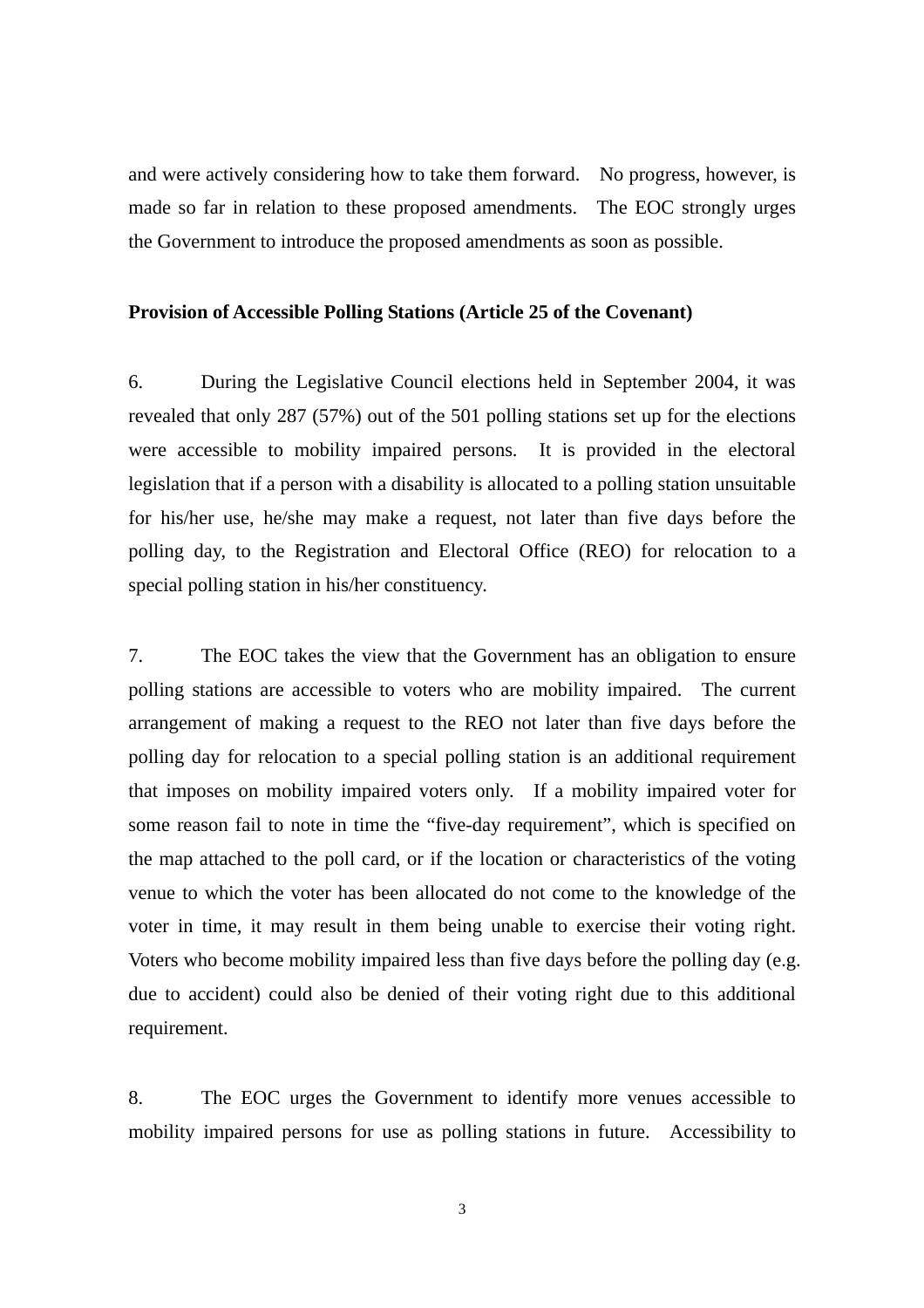disabled persons should as far as possible be a standard criteria in the selection of polling stations. For those "inaccessible" polling stations, special facilities such as temporary ramps or stair climbing devices should be provided by the REO, and the nature of the "inaccessibility" should also be stated on the poll card to facilitate the disabled voter in making personal arrangements to attend to the exercise of his/her civic duty in an election.

# **Family-friendly Employment Policies and Practices (Article 26 of the Covenant)**

9. It is generally recognised that Hong Kong is a high stress city. The effect of working in a stressful environment gives rise to adverse social impact, which in turn generates demand on societal resources to address those impacts. In the past few years, there is growing concern in Hong Kong over the lack of work-life balance and calls have increased for a more family friendly working environment. In a written submission to the Panel on Home Affairs meeting held in April 2003, the EOC urged the Government to set example by developing family-friendly employment policies and practices (FEPP) within the Civil Service and to actively encourage private sector employers to follow.

10. It is encouraging to note the Government is now actively considering the introduction of five-day workweek to the Civil Service. The EOC supports the initiative. For Members information, in January 2006 the EOC and the Women's Commission (WoC) have jointly commissioned a study on FEPPs in Hong Kong. The study aims to investigate the prevalence of FEPPs in Hong Kong; examine the gap between what are provided by employers currently and what are expected by employees; and how to bridge these gaps. The study is targeted to complete in mid 2006 and findings and recommendations of the study would be released for public's information and discussion.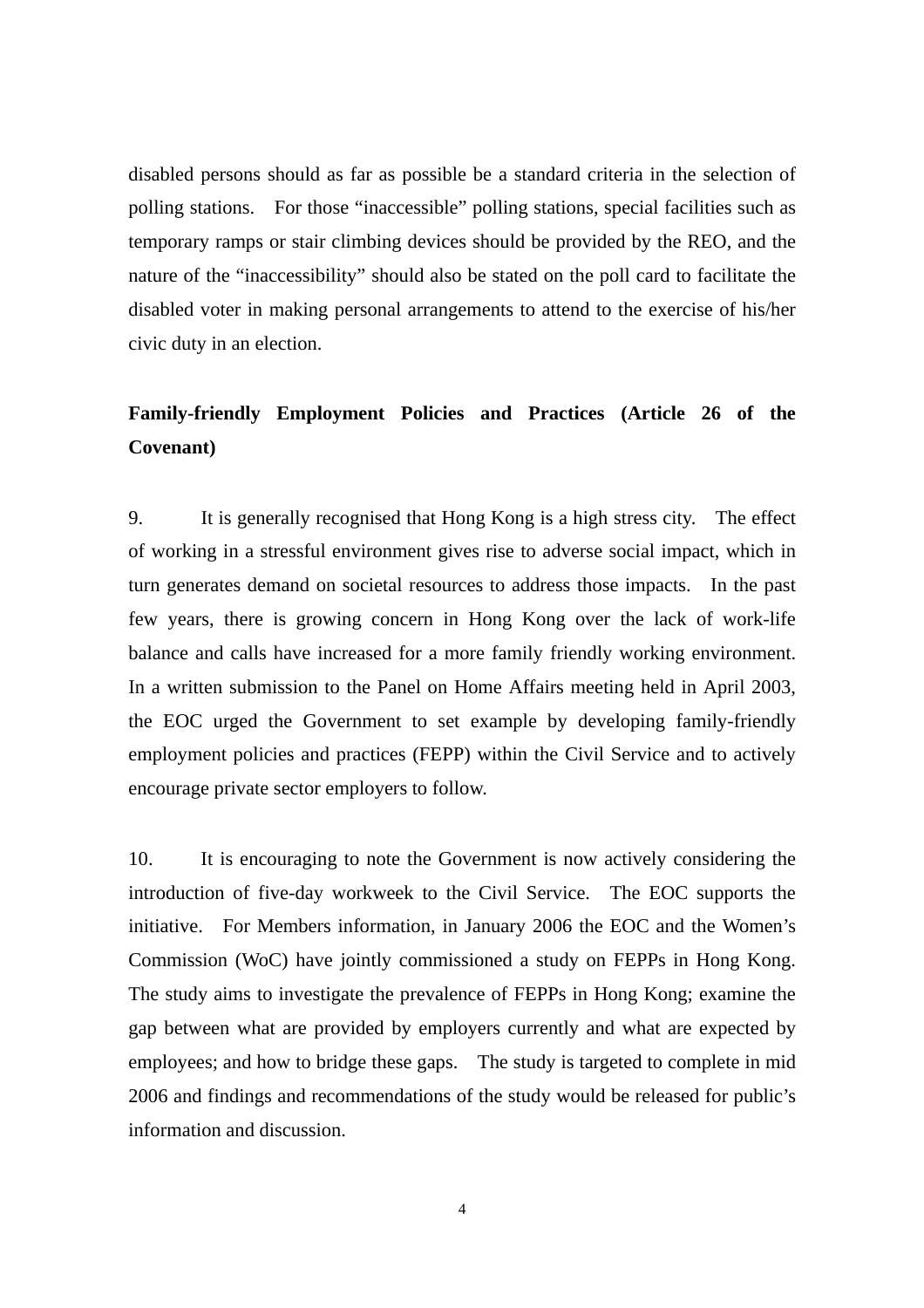#### **Proposed Race Discrimination Legislation (Article 26 of the Covenant)**

11. According to an information paper provided by the Administration to the Legislative Council recently (LC Paper No. CB(2)1003/05-06(01), a number of new exceptions and exemptions, in addition to the ones provided for under the three existing anti-discrimination legislations, would be introduced under the proposed race discrimination law. Whilst acknowledging that implementation of the proposed legislation would have an effect (in some cases, significant effect) on certain existing policies and practices of affected parties and institutions, the EOC considers that, as far as possible, the use of exceptions or exemptions in dealing with such policies and practices should be limited. The EOC believes that the integrity of the anti-discrimination principle enshrined in the proposed legislation should be the primary and guiding objective in the exercise.

12. The EOC considers that extensive use of exceptions is inconsistent with the spirit of non-discrimination and the original intent of eliminating all forms of racial discrimination.

# **Anti-discrimination Laws to cover Age and Sexual Orientation (Article 26 of the Covenant)**

13. Currently, there is no law in Hong Kong that deals with discrimination on the grounds of age and sexual orientation. The EOC reiterates its proposal to the Government to legislate against discrimination on the grounds of age and sexual orientation in order to meet its international obligations.

### **Need for a Mental Health Council (Article 26 of the Covenant)**

14. Latest World Health Organisation estimates of the global burden of disease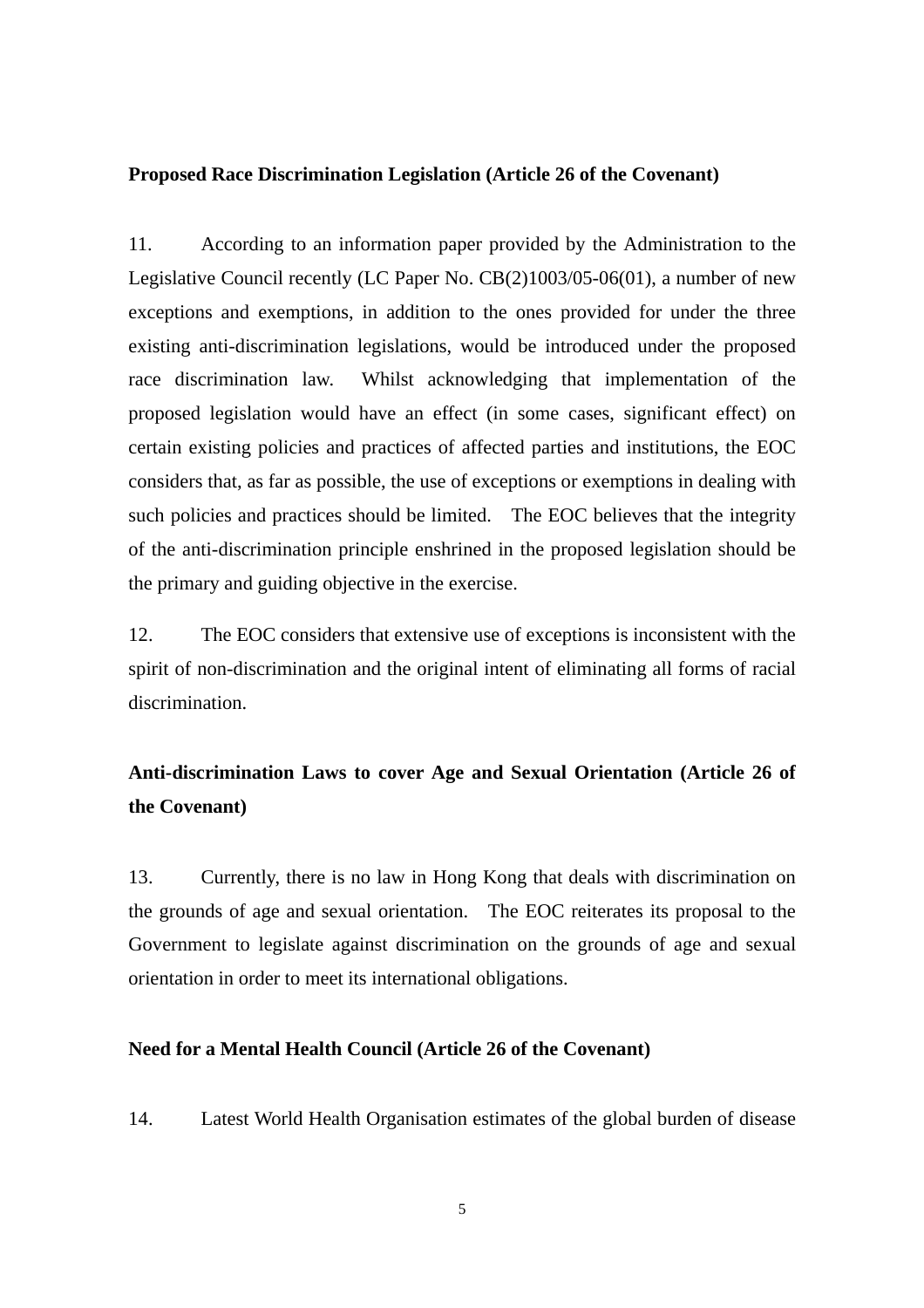indicate that mental health and behavioural disorders represent five of the top ten leading disease burdens. The economic and social impact of this burden on society is tremendous. Health and social service costs and loss of production due to high unemployment rates among people with mental illnesses and their families, are some of the more obvious and measurable costs. All too frequently, however, mental illnesses are not given appropriate priority considering the burden they cause and the fact that affordable, effective treatments exist. To improve the mental health of our population, it is essential that the Government formulates and invests in a coherent and comprehensive strategy.

15. EOC's previous proposal to set up a Mental Health Council to coordinate policy formulation, programme delivery, research and public education in the area of mental health was considered by the Government. The position of the Government is that the Department of Health, the Health, Welfare and Food Bureau and the Hospital Authority (HA) work closely together to provide the necessary services and support for the treatment and rehabilitation for persons with mental illness. It considers the present system works effectively and sees no strong need for the establishment of a Mental Health Council.

16. A quick review reveal of the chapter entitled "Services for Mentally Ill Persons" of the "Rehabilitation Programme Plan (1998-99 to 2002-03)", the only policy document available at present outlining Government's policy and strategy on mental health services, revealed that it only covers five major topics, namely definition, prevalence, estimated number of mentally ill persons, description of types of services available and issues of concern. Other areas for action such as financing, intersectoral collaboration, advocacy, information systems, research and evaluation of policies and services, quality improvement, human resources and training, human rights etc are not addressed in the document. Given the Government's position that there is no strong need for the establishment of a Mental